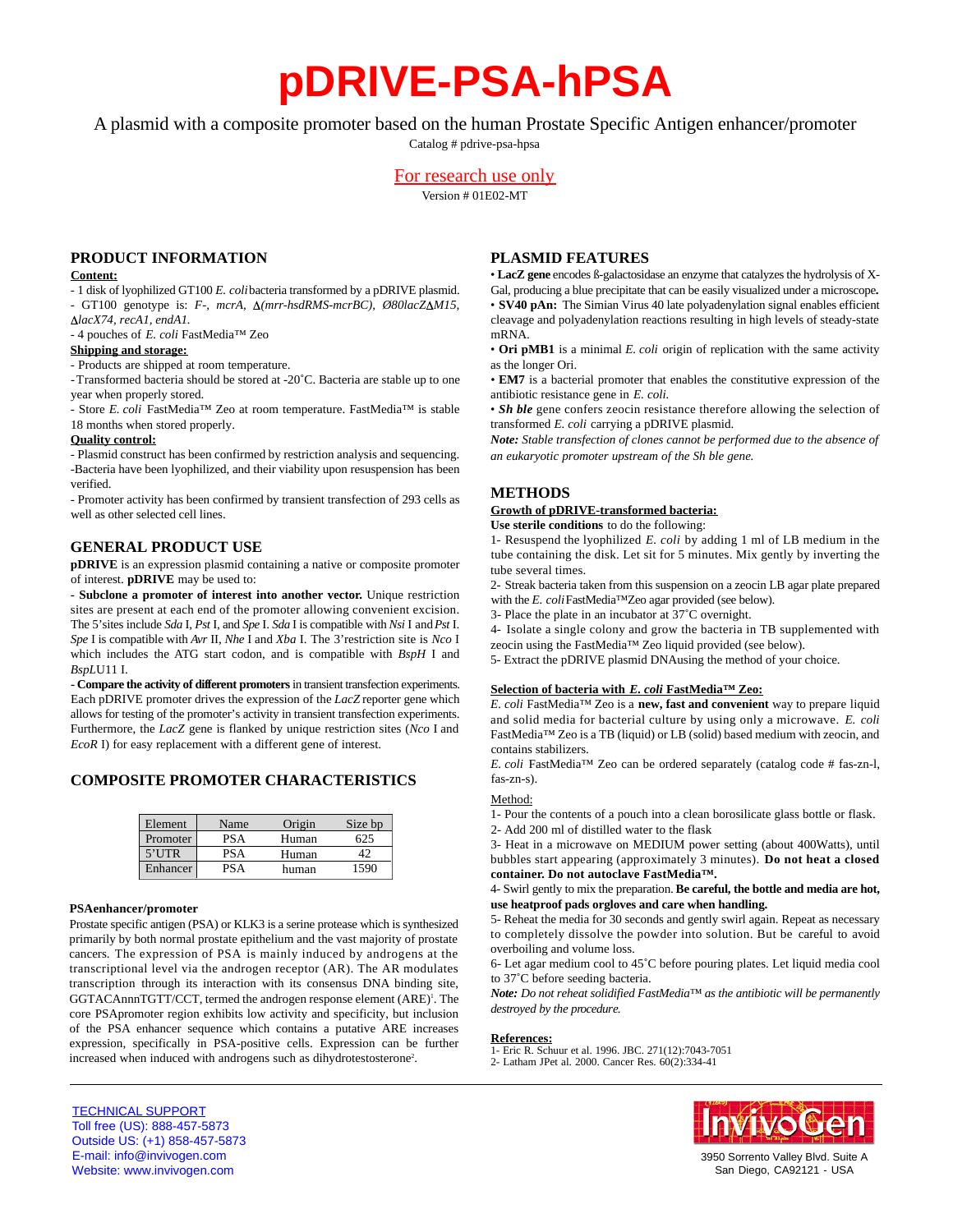



San Diego, CA92121 - USA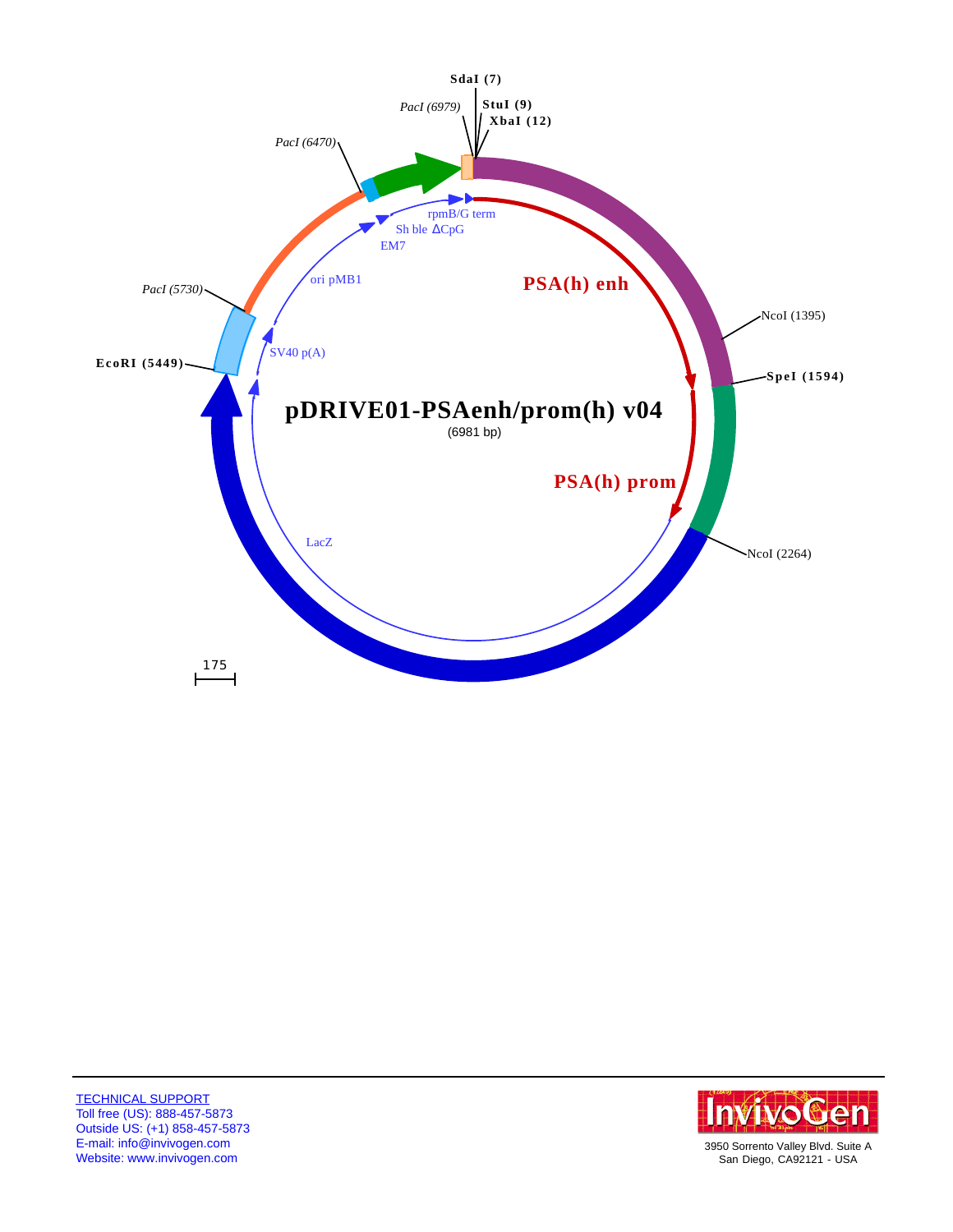**StuI (9)**

|      | SdaI(7)<br>XbaI(12)<br>CCTGCAGGCCTCTAGAAATCTAGCTGATATAGTGTGGCTCAAAACCTTCAGCACAAATCACACCGTTAGACTATCTGGTGTGCCCAAACC                                                                                                                                                                                                                                                                                                                                 |
|------|---------------------------------------------------------------------------------------------------------------------------------------------------------------------------------------------------------------------------------------------------------------------------------------------------------------------------------------------------------------------------------------------------------------------------------------------------|
| 101  |                                                                                                                                                                                                                                                                                                                                                                                                                                                   |
| 201  | AAAAAAAAGAGATGACCTCTCAGGCTCTGAGGGGAAACGCCTGAGGTCTTTGAGCAAGGTCAGTCCTCTGTTGCACAGTCTCCCTCACAGGGTCATTGTG                                                                                                                                                                                                                                                                                                                                              |
| 301  | ACGATCAAATGTGGTCACGTGTATGAGGCACCAGCACATGCCTGGCTCTGGGGAGTGCCGTGTAAGTGTATGCTTGCACTGCTGAATG <b>GC</b> TGGGATGT                                                                                                                                                                                                                                                                                                                                       |
| 401  |                                                                                                                                                                                                                                                                                                                                                                                                                                                   |
| 501  |                                                                                                                                                                                                                                                                                                                                                                                                                                                   |
| 601  | _TGTCCCTGTCCTGGAGAGGGTGGAGGTGGACCTTCACTAACCTCCTACCTTGACCCTCTCTTTTAGGGCTCTTTCTGACCTCCACCATGATACTAGGAC                                                                                                                                                                                                                                                                                                                                              |
| 701  | CCATTGTATTCTGTACCCTCTTGACTCTATGACCCCCACTGCCCACTGCATCCAGCTGGGTCCCCTCCTATCTCTATTCCCAGCTGGCCAGTGCAGTCTC                                                                                                                                                                                                                                                                                                                                              |
| 801  |                                                                                                                                                                                                                                                                                                                                                                                                                                                   |
| 901  |                                                                                                                                                                                                                                                                                                                                                                                                                                                   |
| 1001 | ATCTTGTAGGGTGACCAGAGCAGTCTAGGTGGATGCTGTGCACACGGGGTTTGTGCCACTGGTGAGAAACCTGAGATTAGGAATCCTCAATCTTATA                                                                                                                                                                                                                                                                                                                                                 |
| 1101 | GGACAACTTGCAAACCTGCTCAGCCTTTGTCTCTGATGAAGATATTATCTTCATGATCTTGGATTGAAAACAGACCTACTCTGGAGGAACATATTGTATC                                                                                                                                                                                                                                                                                                                                              |
| 1201 |                                                                                                                                                                                                                                                                                                                                                                                                                                                   |
| 1301 | NcoI (1395)                                                                                                                                                                                                                                                                                                                                                                                                                                       |
| 1401 | GAATTGCCTCCCAACGCTGTTCAGCCAGAGCCTTCCACCCTTGTCTGCAGGACAGTCTCAACGTTCCACCATTAAATACTTCTTCTATCACATCCTGCTT                                                                                                                                                                                                                                                                                                                                              |
| 1501 | SpeI (1594)<br>CTTTATGCCTAACCAAGGTTCTAGGTCCCGATCGACTGTGTCTGGCAGCACTCCACTGCCAAACCCAGAATAAGGCAGCGCTCAGGATCCCGACTAGTAC                                                                                                                                                                                                                                                                                                                               |
| 1601 | ATTGTTTGCTGCACGTTGGATTTTGAAATGCTAGGGAACTTTGGGAGACTCATATTTCTGGGCTAGAGGATCTGTGGACCACAAGATCTTT                                                                                                                                                                                                                                                                                                                                                       |
| 1701 | CAGTAGCAATGTATCTGTGGAGCTGGATTCTGGGTTGGGAGTGCAAGGAAAAGAATGTACTAAATGCCAAGACATCTATTTCAGGAGCATGAGGAATAAA                                                                                                                                                                                                                                                                                                                                              |
| 1801 | AGTTCTAGTTTCTGGTCTCAGAGTGCTGCAGGGATCAGGGAGTCTCACAATCTCCTGAGTGCTGGTGTCTTAGGGCACACTGGGTCTTGGAGTGCAAAGG                                                                                                                                                                                                                                                                                                                                              |
| 1901 |                                                                                                                                                                                                                                                                                                                                                                                                                                                   |
| 2001 |                                                                                                                                                                                                                                                                                                                                                                                                                                                   |
| 2101 | GGGAGGGGGTTGTCCAGCCTCCAGCAGCATGGGGAGGGCCTTGGTCAGCCTCTGGGTGCCAGCAGGGCGAGGGGGGGAGTCCTGGGGAATGAAGGTTTTAT                                                                                                                                                                                                                                                                                                                                             |
|      | NcoI (2264)<br>2201 AGGGCTCCTGGGGGAGGCTCCCCAGCCCCAAGCTTACCACCTGCACCCGGAGAGCTGTGTCAC <b>CATGGGGGGTTCTCATCATCATCATCATGGTATG</b><br>ThetGlyGlySerHisHisHisHisHisHisGlyMet                                                                                                                                                                                                                                                                            |
|      | 2301 GCTAGCATGACTGGTGGACAGCAAATGGGTCGGGATCTGTACGACGATGACGATAAGGTACCTAAGGATCAGCTTGGAGTTGATCCCGTCGTTTTACAAC<br>13 AlaSerMetThrGlyGlyGlnGlnMetGlyArgAspLeuTyrAspAspAspAspLysValProLysAspGlnLeuGlyValAspProValValLeuGlnA<br>2401 GTCGTGACTGGGAAAACCCTGGCGTTACCCAACTTAATCGCCTTGCAGCACATCCCCCTTTCGCCAGCTGGCGTAATAGCGAAGAGGCCCGCACCGATCG<br>46 gArgAspTrpGluAsnProGlyValThrGlnLeuAsnArgLeuAlaAlaHisProProPheAlaSerTrpArgAsnSerGluGluAlaArgThrAspAr       |
|      | 79) gProSerGInGInLeuArgSerLeuAsnGlyGluTrpArgPheAlaTrpPheProAlaProGluAlaValProGluSerTrpLeuGluCysAspLeuPro<br>2601 GAGGCCGATACTGTCGTCGTCCCCTCAAACTGGCAGATGCACGGTTACGATGCGCCCATCTACACCAACGTAACCTATCCCATTACGGTCAATCCGCCGT                                                                                                                                                                                                                             |
|      | 113 GluAlaAspThrValValValProSerAsnTrpGlnMetHisGlyTyrAspAlaProl leTyrThrAsnValThrTyrProl leThrValAsnProProP<br>2701 TTGTTCCCACGGAGAATCCGACGGGTTGTTACTCGCTCACATTTAATGTTGATGAAAGCTGGCTACAGGAAGGCCAGACGCGAATTATTTTTGATGGCGT<br>146 heValProThrGluAsnProThrGlyCysTyrSerLeuThrPheAsnValAspGluSerTrpLeuGlnGluGlyGlnThrArgIlellePheAspGlyVa                                                                                                               |
|      | 2801 TAACTCGGCGTTTCATCTGTGGTGCAACGGGCGCTGGGTCGGTTACGGCCAGGACAGTCGTTTGCCGTCTGAATTTGACCTGAGCGCATTTTTACGCGCC<br>179 IAsnSerAlaPheHisLeuTrpCysAsnGlyArgTrpValGlyTyrGlyGlnAspSerArgLeuProSerGluPheAspLeuSerAlaPheLeuArgAla<br>2901 GGAGAAAACCGCCTCGCGGTGATGGTGCTGCGTTGGAGTGACGGCAGTTATCTGGAAGATCAGGATATGTGGCGGATGAGCGGCATTTTCCGTGACGTCT                                                                                                                |
|      | 213 GlyGluAsnArgLeuAlaValMetValLeuArgTrpSerAspGlySerTyrLeuGluAspGlnAspMetTrpArgMetSerGlyl lePheArgAspValS<br>3001 CGTTGCTGCATAAACCGACTACACAAATCAGCGATTTCCATGTTGCCACTCGCTTTAATGATGATTTCAGCCGCGCTGTACTGGAGGCTGAAGTTCAGAT<br>246 erLeuLeuHisLysProThrThrGlnl leSerAspPheHisValAlaThrArgPheAsnAspAspPheSerArgAlaValLeuGluAlaGluValGlnMe<br>3101 GTGCGGCGAGTTGCGTGACTACCTACGGGTAACAGTTTCTTTATGGCAGGGTGAAACGCAGGTCGCCAGCGGCACCGCGCCTTTCGGCGGTGAAATTATC  |
|      | 279 tCysGlyGluLeuArgAspTyrLeuArgValThrValSerLeuTrpGlnGlyGluThrGlnValAlaSerGlyThrAlaProPheGlyGlyGlul lel le<br>3201 GATGAGCGTGGTGGTTATGCCGATCGCGTCACACTACGTCTGAACGTCGAAAACCCGAAACTGTGGAGCGCCGAAATCCCGAATCTCTATCGTGCGGTGG<br>313 AspGluArgGlyGlyTyrAlaAspArgValThrLeuArgLeuAsnValGluAsnProLysLeuTrpSerAlaGlul leProAsnLeuTyrArgAlaValV<br>3301 TTGAACTGCACACCGCCGACGGCACGCTGATTGAAGCAGAAGCCTGCGATGTCGGTTTCCGCGAGGTGCGGATTGAAAATGGTCTGCTGCTGCTGAACGG |
|      | 346 alGluLeuHisThrAlaAspGlyThrLeul leGluAlaGluAlaCysAspValGlyPheArgGluValArgl leGluAsnGlyLeuLeuLeuLeuAsnGl<br>379 yLysProLeuLeuI leArgGlyValAsnArgHisGluHisHisProLeuHisGlyGlnValMetAspGluGlnThrMetValGlnAspl leLeuLeuMet                                                                                                                                                                                                                          |